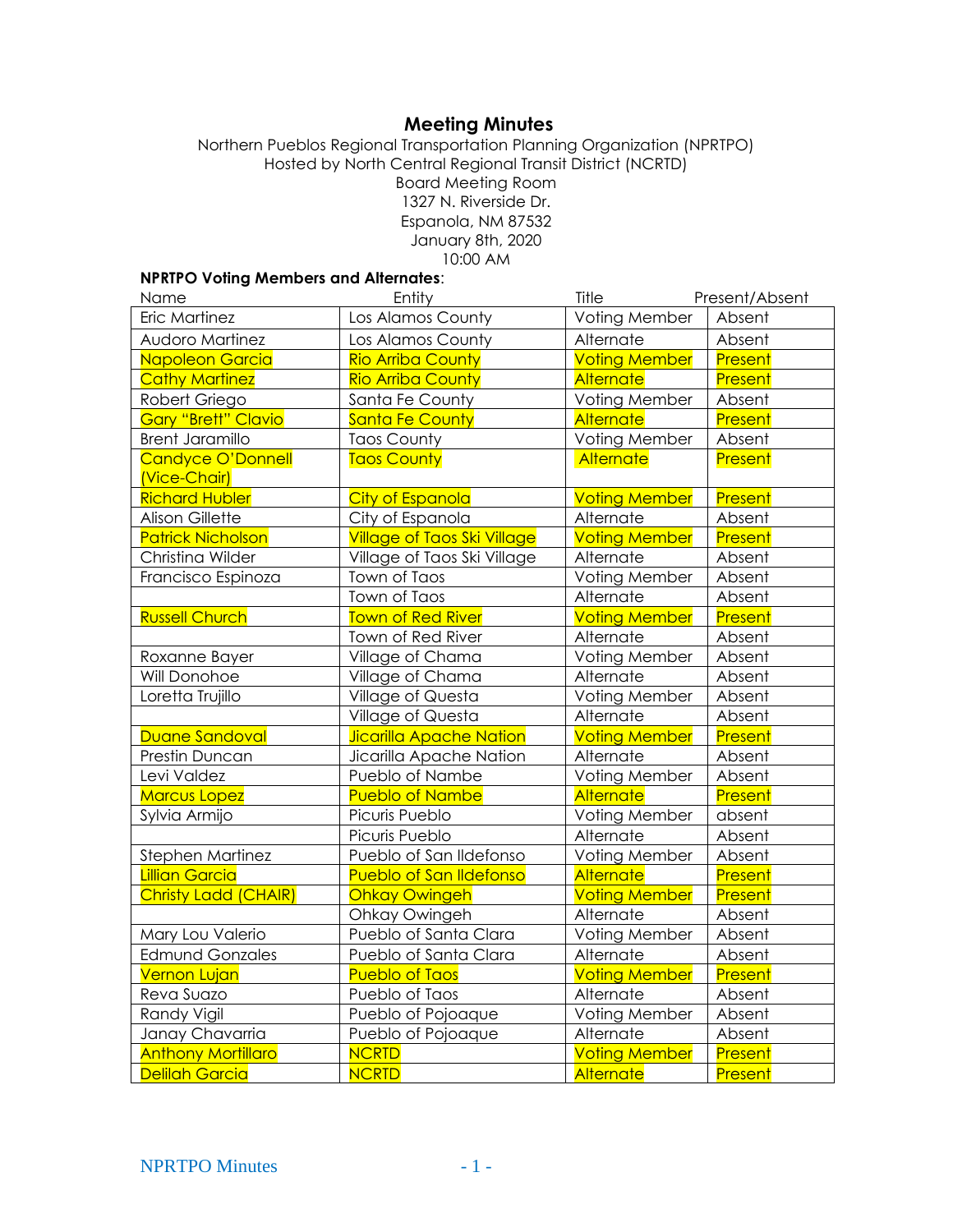#### **NCNMEDD/NPRTPO Staff**

Dennis T. Salazar **NONMEDD** – RTPO Program Manager/Planner

#### **NMDOT Staff**

Maggie Moore NMDOT Planning Liaison Gabriella Chavez NMDOT Transit and Rail

#### **Guest Members**

Ramon Pacheco Taos County Nanette Martinez Las Cumbres Ginger Phillips Las Cumbres

Ginger Burgess Town of Red River Kyle Hatch Los Alamos County James Barela Los Alamos County Kyle Lephart **Assistance Dogs of the West** Marcie Davis **Santa Fe Recovery Center** Rainbird Taylor Ohkay Owingeh Pueblo Sybil Cota Ohkay Owingeh Pueblo

#### **I. Call Meeting to Order**

The Meeting was called to order at 10:12 A.M. by NPRTPO Chair Christy Ladd, Ohkay Owingeh Pueblo.

#### **II. Pledge of Allegiance**

#### **III. Welcome and Introductions/Public Comments:**

Individual introductions were conducted by each NPRTPO member and guests. Chair Ladd called on NCRTD Executive Director Anthony Mortillaro to welcome everyone to NCRTD. Mr. Mortillaro thanked everyone for coming to NCRTD. The RTPO Board thanked Mr. Mortillaro and the NCRTD staff for their hospitality and volunteering to purchase snacks and Pizza for the meeting.

#### **IV. Approval of the Agenda:**

Chair Ladd, called for a motion to approve the agenda Patrick Nicholson, Village of Taos Ski Valley, made the motion to approve the agenda; the motion was seconded by Anthony Mortillaro, NCRTD. The motion passed and all voted in favor.

#### **V. Approval of the Minutes: November 6th, 2019 – Taos County**

Chair Ladd called for a motion to approve the minutes as submitted. Marcus Lopez, Nambe Pueblo, made the motion to approve the minutes; the motion was seconded by Brett Clavio, Santa Fe County. The motion passed and all voted in favor.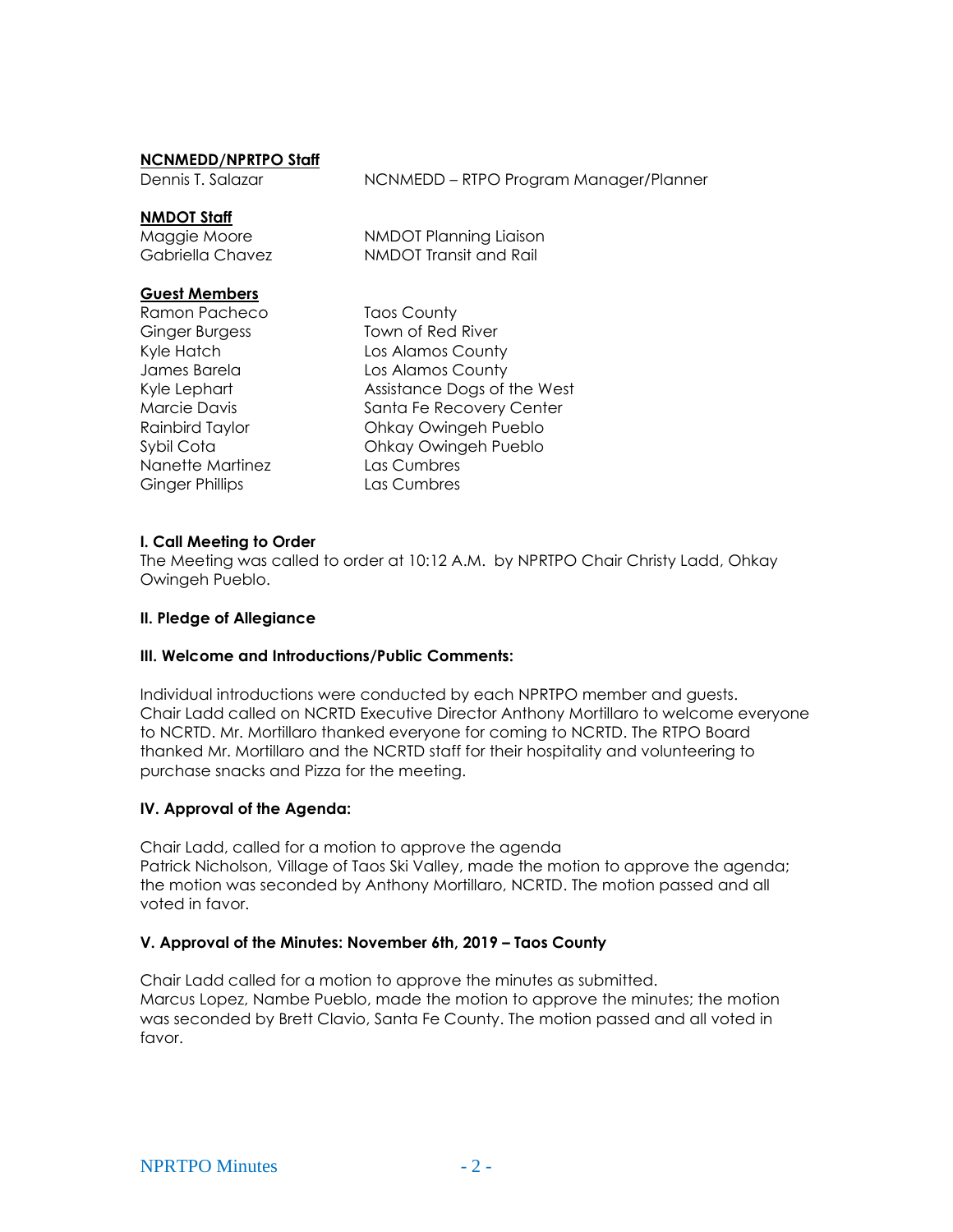# **VI. Matters from the Chair and Vice-Chair (NPRTPO Chair Christy Ladd and Vice-Chair Candyce O'Donnell**):

Chair Ladd discussed the Capital Outlay workshop that she attended at NCNMEDD and thanked Lesah Sedillo, Dennis T. Salazar and the NCNMEDD Staff for conducting this workshop, Chair Ladd felt that quite a bit of good information was distributed. Chair Ladd also reminded everyone that Capital Outlay forms are due by February 2<sup>nd</sup>, 2020 to Department of Finance and Administration (DFA) and to reach out to Lesah Sedillo and NCNMEDD Staff for assistance/guidance.

# **VII: PFF Review and Updates (NPRTPO Board Members and Planners):**

NPRTPO Chair Ladd reminded everyone what she had already mentioned earlier in the meeting that our goal is to complete the RTIPR in a reasonable amount of time and encouraged communication with NMDOT D-5 and reiterated that D-5 needs to be responsive to the NPRTPO. PFFs submitted for future projects must be reviewed as well by Mr. Salazar and Ms. Sedillo so they can better assist the NPRTPO Board. Chair Ladd also requested that NMDOT Planning Liaison Maggie Moore remind Mr. Paul Brasher of NMDOT D-5 that the NPRTPO needs guidance from him and his staff and the feeling is District-5 is not being responsive. Ms. Moore advised that she will pass along the information to her superiors.

# **VIII. FY 2021 Transit Review Prioritization – Rating and Ranking 5310/5311 (Ms. Gabriella Chavez, NMDOT Transit/Rail Division and Transit Providers)**

Ms. Gabriella Chavez from NMDOT Transit and Rail Division spoke about the 2021 Transit Review Prioritization and the entities that have applied for 5310 and 5311 funds. Ms. Chavez advised that she is available to answer any questions and provide guidance during the Transit Presentations.

The following entities conducted presentations requesting 5310 funding:

- Assistance Dogs of the West
- Santa Fe Recovery
- Las Cumbres
- Los Alamos County

The following entities conducted presentations requesting 5311 funding:

- Los Alamos County
- Ohkay Owingeh Pueblo
- North Central Regional Transit District
- Town of Red River

The Rating/Ranking Sheets were distributed to the Board Members for each of the Transit Agencies that presented, once the Board Members Rated/Ranked then the sheets were picked up for tabulation. Once the results are compiled they will then be forward to NMDOT Transit and Rail.